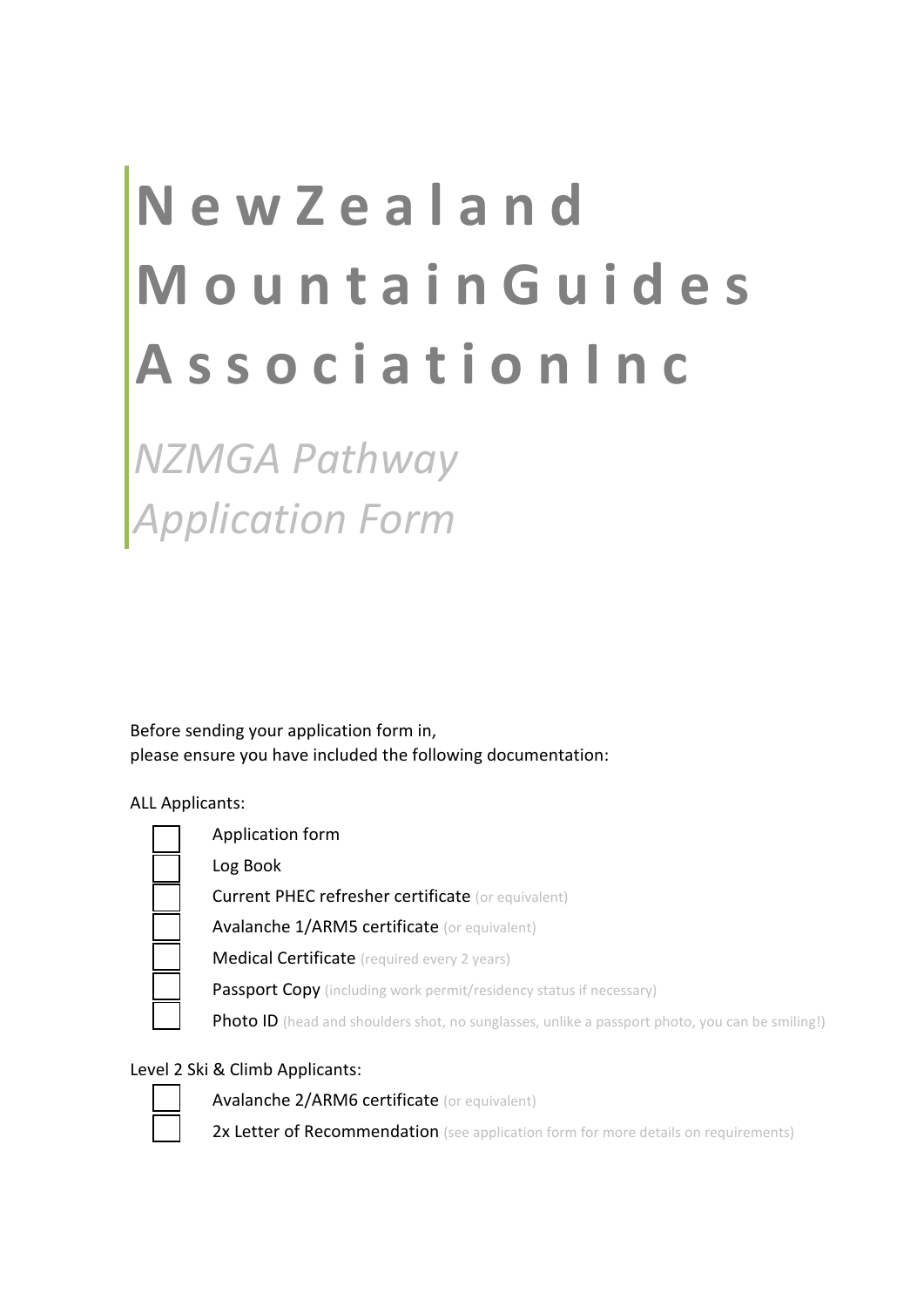**NEW ZEALAND MOUNTAIN GUIDES ASSOCIATION (Inc)**

**www.nzmga.org.nz | info@nzmga.org.nz | ph: (+64) 021 222 1022 PO Box 10, Aoraki Mount Cook 7946, New Zealand**

|                                                                                                                               |  |                           |             |                                |                                 | <b>NZMGA PATHWAY &amp; COURSE APPLICATION FORM</b> |       |                                                                                                                                                                                         |                     |                                             |
|-------------------------------------------------------------------------------------------------------------------------------|--|---------------------------|-------------|--------------------------------|---------------------------------|----------------------------------------------------|-------|-----------------------------------------------------------------------------------------------------------------------------------------------------------------------------------------|---------------------|---------------------------------------------|
|                                                                                                                               |  |                           |             | Please tick one box below only |                                 |                                                    |       |                                                                                                                                                                                         |                     |                                             |
| DATE OF APPLICATION:                                                                                                          |  |                           | Ski Pathway |                                | Climb Pathway                   |                                                    |       | <b>Alpine Trekking Pathway</b>                                                                                                                                                          |                     | <b>IFMGA</b>                                |
| DD/MM/YYYI                                                                                                                    |  |                           | Ski Lvl 2   |                                | Climb Lvl 2                     |                                                    |       | <b>Alpine Trekking Lvl 2</b>                                                                                                                                                            |                     | <b>Hard Ice Guide</b>                       |
| PERSONAL DETAILS: Please supply your legal names as shown on your Birth Certificate or Passport                               |  |                           |             |                                |                                 |                                                    |       |                                                                                                                                                                                         |                     |                                             |
| Surname:                                                                                                                      |  |                           |             | <b>First Names:</b>            |                                 |                                                    |       | <b>Preferred Name:</b>                                                                                                                                                                  |                     |                                             |
| <b>Place of Birth:</b>                                                                                                        |  |                           |             | Date of Birth:                 |                                 |                                                    |       | Gender:                                                                                                                                                                                 |                     |                                             |
|                                                                                                                               |  |                           |             |                                |                                 |                                                    |       |                                                                                                                                                                                         |                     |                                             |
| <b>CITIZENSHIP &amp; RESIDENCY</b>                                                                                            |  |                           |             |                                |                                 |                                                    |       | You need to provide a verified copy of evidence of your full legal name, age, residency status and gender. One of the following documents is required. Birth certificate or passport or |                     |                                             |
| Certificate of Citizenship or Overseas Passport (with a valid resident's visa and up-to-date valid returning resident's visa) |  |                           |             |                                |                                 |                                                    |       |                                                                                                                                                                                         |                     |                                             |
| Tick which best describes your citizenship or permanent residency status.                                                     |  |                           |             |                                |                                 |                                                    |       | please specify                                                                                                                                                                          |                     | <b>Current Work</b><br>Permit               |
| <b>New Zealand</b><br>Citizen                                                                                                 |  | <b>Australian Citizen</b> |             |                                | <b>NZ Permanent</b><br>Resident |                                                    | Other |                                                                                                                                                                                         | <b>Expiry Date</b>  |                                             |
| <b>PHOTOGRAPH</b>                                                                                                             |  |                           |             |                                |                                 |                                                    |       |                                                                                                                                                                                         |                     |                                             |
| Passport size photograph must be enclosed. Head and shoulders only, no sunglasses                                             |  |                           |             |                                |                                 |                                                    |       |                                                                                                                                                                                         |                     | Photo enclosed                              |
| <b>YOUR CONTACT DETAILS</b>                                                                                                   |  |                           |             |                                |                                 |                                                    |       | You must supply us with a home address that is not a Post Office (PO) Box number. You have the option of receiving your course material and correspondence at an alternative delivery   |                     |                                             |
| address, which can be a PO Box Number.                                                                                        |  |                           |             |                                |                                 |                                                    |       |                                                                                                                                                                                         |                     |                                             |
| Street:                                                                                                                       |  |                           |             |                                |                                 | <b>Home Phone:</b>                                 |       |                                                                                                                                                                                         |                     |                                             |
| Suburb:                                                                                                                       |  |                           |             |                                |                                 | <b>Work Phone:</b>                                 |       |                                                                                                                                                                                         |                     |                                             |
| Town/City:                                                                                                                    |  |                           |             |                                |                                 | <b>Mobile:</b>                                     |       |                                                                                                                                                                                         |                     |                                             |
| <b>Post Code:</b>                                                                                                             |  |                           |             |                                |                                 | Email:                                             |       |                                                                                                                                                                                         |                     |                                             |
| Country:                                                                                                                      |  |                           |             |                                |                                 |                                                    |       |                                                                                                                                                                                         |                     |                                             |
| Alternative postal address, can be a PO Box                                                                                   |  |                           |             |                                |                                 |                                                    |       |                                                                                                                                                                                         |                     |                                             |
| <b>Address:</b>                                                                                                               |  |                           |             |                                |                                 |                                                    |       |                                                                                                                                                                                         |                     |                                             |
| <b>EMERGENCY CONTACT DETAILS</b><br>Please provide the contact details of someone we can contact in case of an emergency.     |  |                           |             |                                |                                 |                                                    |       |                                                                                                                                                                                         |                     |                                             |
| Name:                                                                                                                         |  |                           |             |                                |                                 | <b>Relationship:</b>                               |       |                                                                                                                                                                                         |                     |                                             |
| Street:                                                                                                                       |  |                           |             |                                |                                 | <b>Home Phone:</b>                                 |       |                                                                                                                                                                                         |                     |                                             |
| Suburb:                                                                                                                       |  |                           |             |                                |                                 | <b>Work Phone:</b>                                 |       |                                                                                                                                                                                         |                     |                                             |
| Town/City:                                                                                                                    |  |                           |             |                                |                                 | <b>Mobile:</b>                                     |       |                                                                                                                                                                                         |                     |                                             |
| <b>Post Code:</b>                                                                                                             |  |                           |             |                                |                                 | Email:                                             |       |                                                                                                                                                                                         |                     |                                             |
| Country:                                                                                                                      |  |                           |             |                                |                                 |                                                    |       |                                                                                                                                                                                         |                     |                                             |
|                                                                                                                               |  |                           |             |                                |                                 |                                                    |       |                                                                                                                                                                                         |                     |                                             |
| <b>INSURANCE</b>                                                                                                              |  |                           |             |                                |                                 |                                                    |       | NZMGA highly recommends that participants look at the option of taking out insurance to cover against the loss of deposit and course fees.                                              |                     |                                             |
| Please refer to the NZAC website for further details: https://alpineclub.org.nz/insurance                                     |  |                           |             |                                |                                 |                                                    |       |                                                                                                                                                                                         |                     | Please initial above as read and understood |
| <b>NZAC MEMBERSHIP NUMBER</b>                                                                                                 |  |                           |             |                                |                                 |                                                    |       |                                                                                                                                                                                         |                     |                                             |
| NZAC members receive a \$100 discount off all Assessment Courses                                                              |  |                           |             |                                |                                 |                                                    |       |                                                                                                                                                                                         | <b>NZAC Number:</b> |                                             |
| <b>MARKETING INFORMATION</b>                                                                                                  |  |                           |             |                                |                                 |                                                    |       |                                                                                                                                                                                         |                     |                                             |
| In order to better market the Association, could you please tell us how you found out about this programme.                   |  |                           |             |                                |                                 |                                                    |       |                                                                                                                                                                                         |                     |                                             |
| Tick as many as apply                                                                                                         |  |                           |             |                                |                                 |                                                    |       |                                                                                                                                                                                         |                     |                                             |
| Website                                                                                                                       |  | Friend                    |             |                                |                                 |                                                    |       |                                                                                                                                                                                         |                     |                                             |
| NZMGA Guide                                                                                                                   |  | Polytech                  |             |                                |                                 |                                                    |       |                                                                                                                                                                                         |                     |                                             |
| <b>NZAC</b>                                                                                                                   |  | Magazine                  |             |                                |                                 |                                                    |       |                                                                                                                                                                                         |                     |                                             |
| CMC                                                                                                                           |  | Other                     |             |                                |                                 |                                                    |       |                                                                                                                                                                                         | please give details |                                             |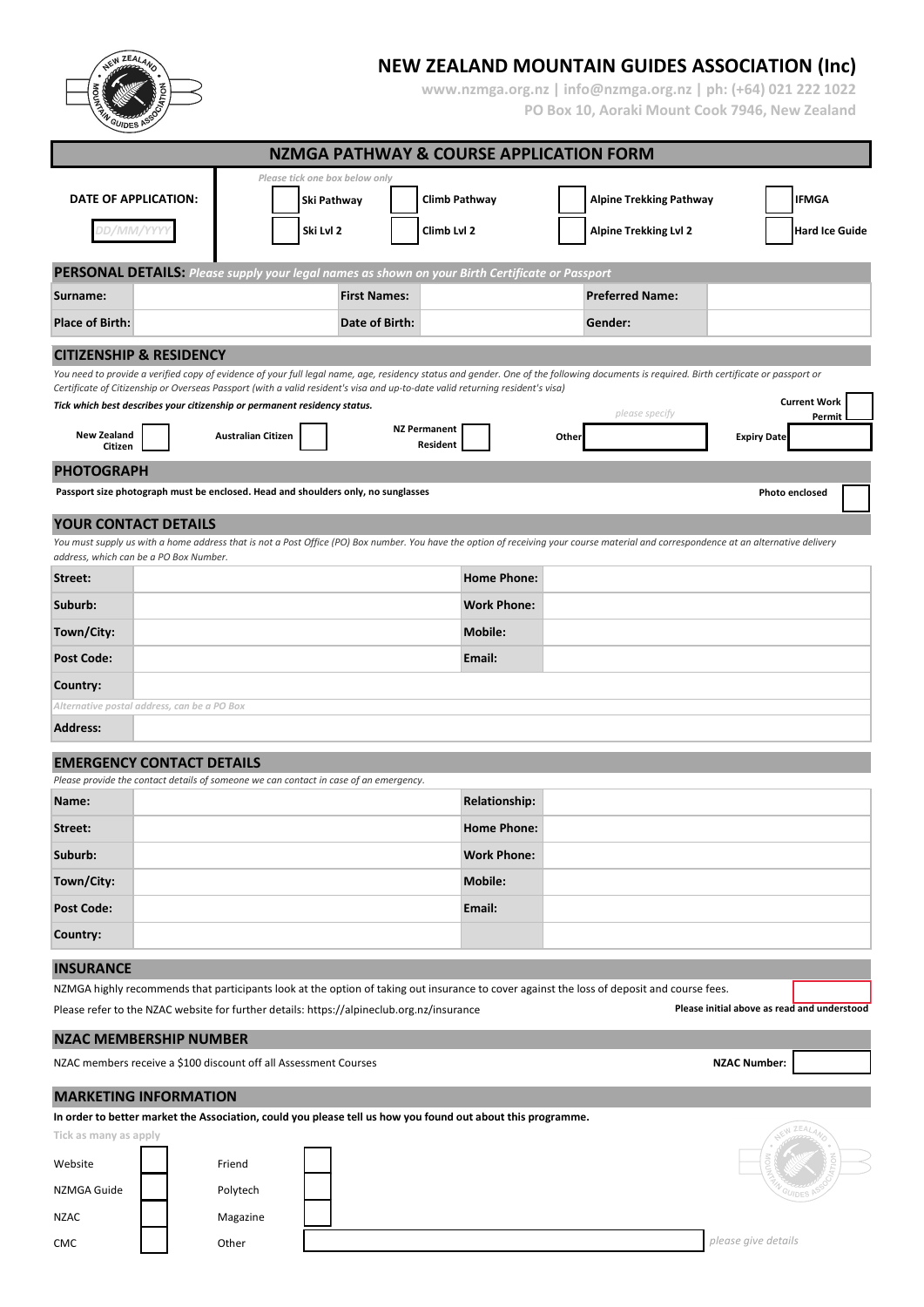

**www.nzmga.org.nz | info@nzmga.org.nz | ph: (+64) 021 222 1022 PO Box 10, Aoraki Mount Cook 7946, New Zealand**

## **NZMGA PRE-REQUISITES AND DECLARATION**

### **GENERIC PRE-REQUISITES (required for all courses)** *Please include a copy of any certification if not previously sent in*

#### At least 18 years old

Provide a medical certificate. Medical Certificate template is available here: https://www.nzmga.org.nz/become-a-guide/how-to-apply/ **Date of Certificate:**

Current Pre-Hospital Emergency Care (PHEC) or equivalent. Minimum of a 40 hour course **Date of Certificate:** 

New Zealand citizen, resident or current work permit

NZMSC Avalanche Certificate 1/ARM Lvl 5 (or overseas equivalent) **Date of Certificate:**

#### **PATHWAY SPECIFIC PRE-REQUISITES**

Please refer to our website for specific pre-requisites on the Pathway you are applying for. Alternatively, please contact the Administration Officer for details.

#### **PATHWAY TRAINING AND ASSESSMENT COURSES**

Please refer to our website for details on what each Training and Assessment Course entail. Alternatively, please contact the Administration Officer for details.

| <b>IFMGA PATHWAY</b>                                                           |                              |  |                      |                              |  |  |  |
|--------------------------------------------------------------------------------|------------------------------|--|----------------------|------------------------------|--|--|--|
| <b>SKI PATHWAY</b>                                                             |                              |  | <b>CLIMB PATHWAY</b> |                              |  |  |  |
| $*$ SIG                                                                        | Snow and Ice Guides Training |  | $*$ SIG              | Snow and Ice Guides Training |  |  |  |
| ^ TSE                                                                          | <b>Technical Ski Exam</b>    |  | ^ RE                 | Rock Exam                    |  |  |  |
| $~^{\sim}$ SGT                                                                 | Ski Guides Training          |  | $~^{\thicksim}$ RGT  | <b>Rock Guides Training</b>  |  |  |  |
| SK <sub>11</sub>                                                               | Ski Assessment Level 1       |  | CL 11                | Climb Assessment Level 1     |  |  |  |
|                                                                                | Assistant Ski Guide Status   |  |                      | Assistant Climb Guide Status |  |  |  |
| SKI <sub>2</sub>                                                               | Ski Assessment Level 2       |  | CLI <sub>2</sub>     | Climb Assessment Level 2     |  |  |  |
|                                                                                | <b>SKI GUIDE STATUS</b>      |  |                      | <b>CLIMB GUIDE STATUS</b>    |  |  |  |
| On successful completion of both the Ski and Climb Level 2 Assessment Courses, |                              |  |                      |                              |  |  |  |
| <b>IFMGA Status is achieved</b>                                                |                              |  |                      |                              |  |  |  |

## **SKI PATHWAY CLIMB PATHWAY ATG PATHWAY**

- \* SIG Snow and Ice Guides Training
- ATG1 Alpine Trekking Guide Assessment Level 1  $A$ ssistant Alpine Trekking Guide
- ATG2 Alpine Trekking Guide Assessment Level 2 *Assistant Ski Guide Status Assistant Climb Guide Status ALPINE TREKKING GUIDE STATUS*

#### *SKI GUIDE STATUS CLIMB GUIDE STATUS* **HIG PATHWAY**

Internal company assessment and recommendation prior to HIG - Hard Ice Guide Assessment Level 2

 $*$  SIG Candidates will receive either an "At Standard" or "Below Standard" result. If a candidate receives a "Below Standard" result they will have to re-sit the course before being able to continue on the chosen Pathway

<sup>^</sup> TSE/RE This is a Pass or Fail exam. If you fail the Exam you CANNOT attend the Guides Training Course and the fee for the Training Course will NOT be refunded, but will be "rolled over" to the next year's course

~ SGT/RGT Candidates must receive a Positive Recommendation from the Guides Training Course to be able to attend their first Assessment Course.

*Please initial here as having read and understood the Pathway requirements*

## **LEVEL 2 | SKI & CLIMB APPLICANTS | LETTERS OF RECOMMENDATION**

Please provide 2x Letter of Recommendations; letters must be from *two NZMGA Current Guides who have supervised the Applicant in the previous 12 months, one of which must be an IFMGA*  Guide. The letter of recommendation should include validation of: The candidates' high level of personal skills in the discipline applied for, the quality of their self-reflection and error correction, that their decision making and application of guiding technique is appropriate, and that they will act as an ambassador of the NZMGA in their dealings with guests, guides, and with others who share the mountains. This includes adherence to the NZMGA Code of Conduct. Comment on the candidate's embodiment of the values and ethics incorporated with the code.

## **LOG BOOK SUMMARY -** *Please use the Log Exemplar file to summarise your log*

Please include your individual log book pages along with a log summary using the Log Exemplar file available on our website.

All log books must show who you climbed with (contact addresses may be required for verification), the year and month. Log entries should also record weather and route conditions at the time.

#### **TERMS & CONDITIONS**

| <b>Applications:</b>                              |                                                                                                                             |
|---------------------------------------------------|-----------------------------------------------------------------------------------------------------------------------------|
| Your place on an NZMGA course is only valid when: | 1. All course pre-requisites are received and ratified by our Training Officer (TO)                                         |
|                                                   | 2. We receive full payment of your course fee at least 6 weeks prior to the course starting. An invoice will be sent to you |
| $A = \frac{1}{2}$                                 |                                                                                                                             |

#### *Application Closing Date:*

Applications for courses close 3 months before the course date. Late applications (if space is available) accepted only when FULL payment is received upon Application *Fees:*

Course fees are set (and reviewed annually) to ensure course costs are covered, they are payable on invoice and at least 6 weeks prior to the course starting.

Course fees are non-refundable. Should a candidate withdraw outside 6 weeks before the course start the deposit may be held over, but for the next available course only.

### *Payment:*

Full payment is due 6 weeks before the course date. On this date the decision to run the course is made. In the unlikely event a course is cancelled, a full refund will be made. Any applicant who had not paid, or withdraws from the course after this date acknowledges that they MUST pay the course fees in full.

#### *Insurance Cover:*

To protect yourself against unexpected events where you may be forced to withdraw from the course, we strongly recommend loss of deposits insurance cover.

The NZAC offers a recommended policy which covers the course fee paid up to a maximum of \$5,000 exclusive of GST for any unforeseen circumstance (as defined in the policy) that prevents you attending the course.

#### *Declaration:*

I hereby apply to be enrolled in the courses on this form and confirm that I have read the Terms and Conditions of Enrolment and the waiver form accompanying this Enrolment Form. I understand and accept them. I also confirm that the details I have supplied, particularly my name, date of birth, and citizenship/residency status, are true and correct. I understand that if this information is subsequently found to be false, my enrolment may be cancelled and I will be liable for any costs incurred by the NZMGA in cancelling my enrolment. I understand my enrolment will not be actioned if I choose not to sign this Declaration.

I confirm that I wish to apply for membership of the NZMGA upon successful completion of my first qualification Assessment Course. If my application is accepted, I will comply with the Constitution, Policies, Procedures and Guidelines of the NZMGA.

I have read and understood the New Zealand Mountain Guides Association (NZMGA) [Vision and Mission Statement](https://www.nzmga.org.nz/about/who-we-are/vision-and-mission/), which includes the Code of Ethics and confirm that I will adhere to these for the duration of my membership with the Association.

By ticking this box, I acknowledge that my typed Signature below is in lieu of an image upload of my handwritten Signature

**Date:**